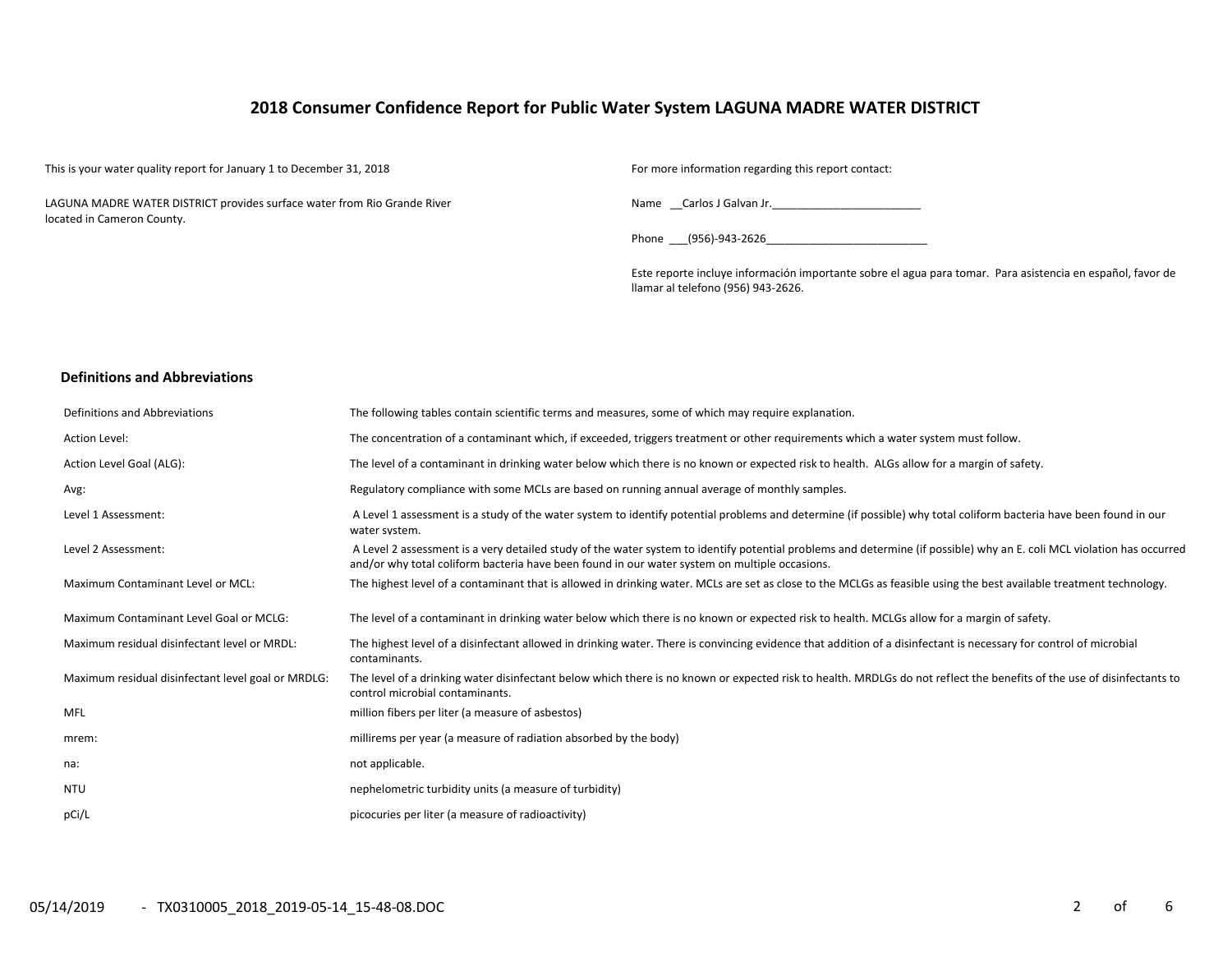### **Definitions and Abbreviations**

| ppb:                       | micrograms per liter or parts per billion - or one ounce in 7,350,000 gallons of water. |
|----------------------------|-----------------------------------------------------------------------------------------|
| ppm:                       | milligrams per liter or parts per million - or one ounce in 7,350 gallons of water.     |
| ppq                        | parts per quadrillion, or picograms per liter (pg/L)                                    |
| ppt                        | parts per trillion, or nanograms per liter (ng/L)                                       |
| Treatment Technique or TT: | A required process intended to reduce the level of a contaminant in drinking water.     |

# **Information about your Drinking Water**

The sources of drinking water (both tap water and bottled water) include rivers, lakes, streams, ponds, reservoirs, springs, and wells. As water travels over the surface of the land or through the ground, it dissolves naturally-occurring minerals and, in some cases, radioactive material, and can pick up substances resulting from the presence of animals or from human activity.

Drinking water, including bottled water, may reasonably be expected to contain at least small amounts of some contaminants. The presence of contaminants does not necessarily indicate that water poses a health risk. More information about contaminants and potential health effects can be obtained by calling the EPAs Safe Drinking Water Hotline at (800) 426-4791.

Contaminants that may be present in source water include:

- Microbial contaminants, such as viruses and bacteria, which may come from sewage treatment plants, septic systems, agricultural livestock operations, and wildlife.

- Inorganic contaminants, such as salts and metals, which can be naturally-occurring or result from urban storm water runoff, industrial or domestic wastewater discharges, oil and gas production, mining, or farming.

- Pesticides and herbicides, which may come from a variety of sources such as agriculture, urban storm water runoff, and residential uses.

- Organic chemical contaminants, including synthetic and volatile organic chemicals, which are by-products of industrial processes and petroleum production, and can also come from gas stations, urban storm water runoff, and septic systems.

- Radioactive contaminants, which can be naturally-occurring or be the result of oil and gas production and mining activities.

In order to ensure that tap water is safe to drink, EPA prescribes regulations which limit the amount of certain contaminants in water provided by public water systems. FDA regulations establish limits for contaminants in bottled water which must provide the same protection for public health.

Contaminants may be found in drinking water that may cause taste, color, or odor problems. These types of problems are not necessarily causes for health concerns. For more information on taste, odor, or color of drinking water, please contact the system's business office.

You may be more vulnerable than the general population to certain microbial contaminants, such as Cryptosporidium, in drinking water. Infants, some elderly, or immunocompromised persons such as those undergoing chemotherapy for cancer; persons who have undergone organ transplants; those who are undergoing treatment with steroids; and people with HIV/AIDS or other immune system disorders, can be particularly at risk from infections. You should seek advice about drinking water from your physician or health care providers. Additional guidelines on appropriate means to lessen the risk of infection by Cryptosporidium are available from the Safe Drinking Water Hotline (800-426-4791).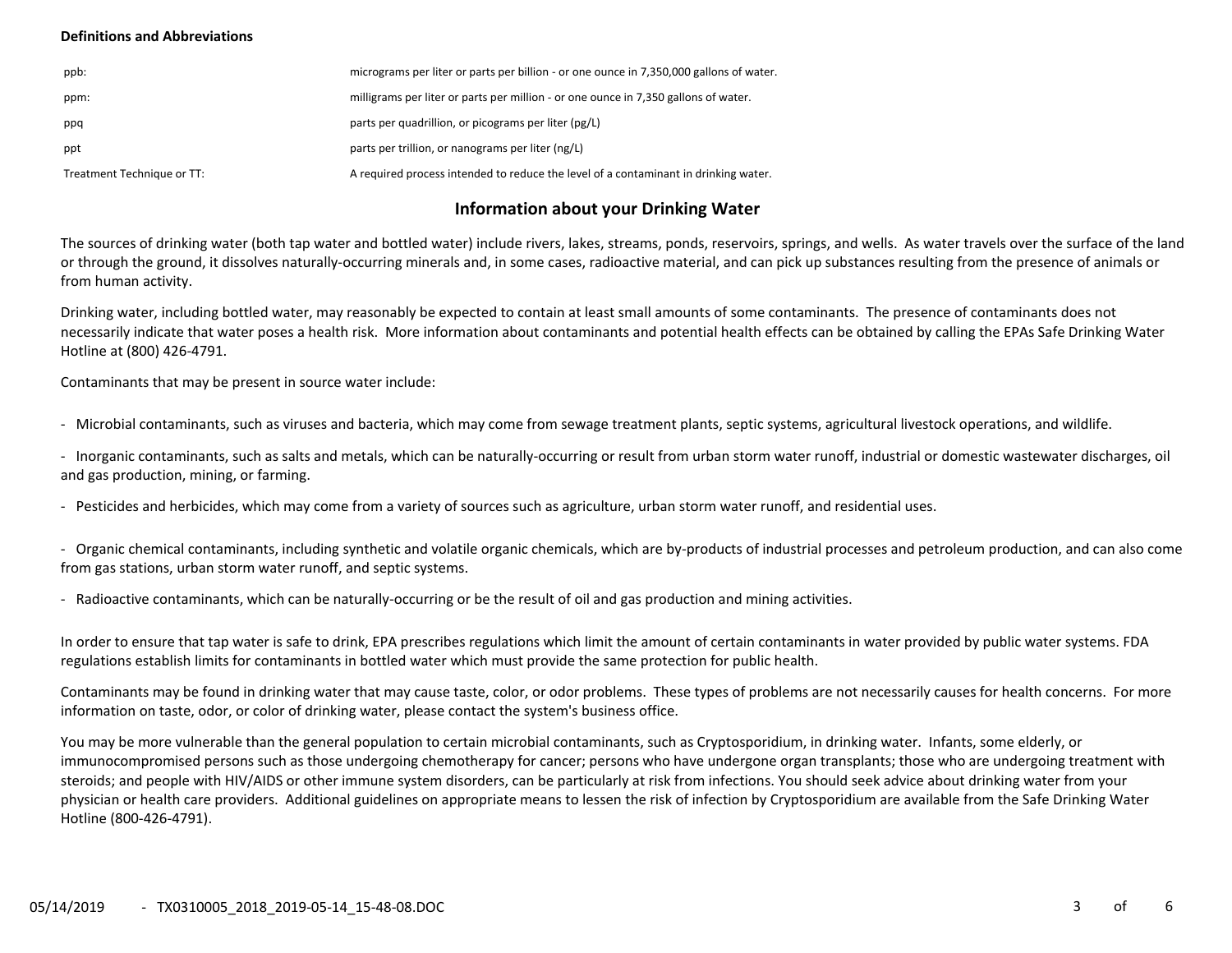If present, elevated levels of lead can cause serious health problems, especially for pregnant women and young children. Lead in drinking water is primarily from materials and components associated with service lines and home plumbing. We are responsible for providing high quality drinking water, but we cannot control the variety of materials used in plumbing components. When your water has been sitting for several hours, you can minimize the potential for lead exposure by flushing your tap for 30 seconds to 2 minutes before using water for drinking or cooking. If you are concerned about lead in your water, you may wish to have your water tested. Information on lead in drinking water, testing methods, and steps you can take to minimize exposure is available from the Safe Drinking Water Hotline or at http://www.epa.gov/safewater/lead.

### **Information about Source Water**

'No Source Water Assessment for your drinking water source(s) has been conducted by the TCEQ for your water system. The report describes the susceptibility and the types of constituents that may come into contact with your drinking water source based on human activities and natural conditions. The information in this assessment allows us to focus our source water protection strategies.'

| Lead and Copper | <b>Date Sampled</b> | <b>MCLG</b> | <b>Action Level (AL)</b> | 90th Percentile | # Sites Over AL | <b>Units</b> | <b>Violation</b> | <b>Likely Source of Contamination</b>                                                                        |
|-----------------|---------------------|-------------|--------------------------|-----------------|-----------------|--------------|------------------|--------------------------------------------------------------------------------------------------------------|
| Copper          | 08/22/2017          | 1.3         | 1.3                      | 0.0669          |                 | ppm          | N                | Erosion of natural deposits; Leaching from wood<br>preservatives; Corrosion of household plumbing<br>cyctome |
| Lead            | 08/22/2017          |             | 15                       | ر. 1            |                 | ppb          | N                | Corrosion of household plumbing systems;<br>Erosion of natural deposits.                                     |

# **2018 Water Quality Test Results**

| <b>Disinfection By-Products</b> | <b>Collection Date</b> | <b>Highest Level</b><br><b>Detected</b> | Range of Individual<br><b>Samples</b> | <b>MCLG</b> | <b>MCL</b> | <b>Units</b> | Violation | Likely Source of Contamination             |
|---------------------------------|------------------------|-----------------------------------------|---------------------------------------|-------------|------------|--------------|-----------|--------------------------------------------|
| <b>Chlorite</b>                 | 2018                   | 0.798                                   | $0.187 - 0.798$                       | 0.8         |            | ppm          |           | By-product of drinking water disinfection. |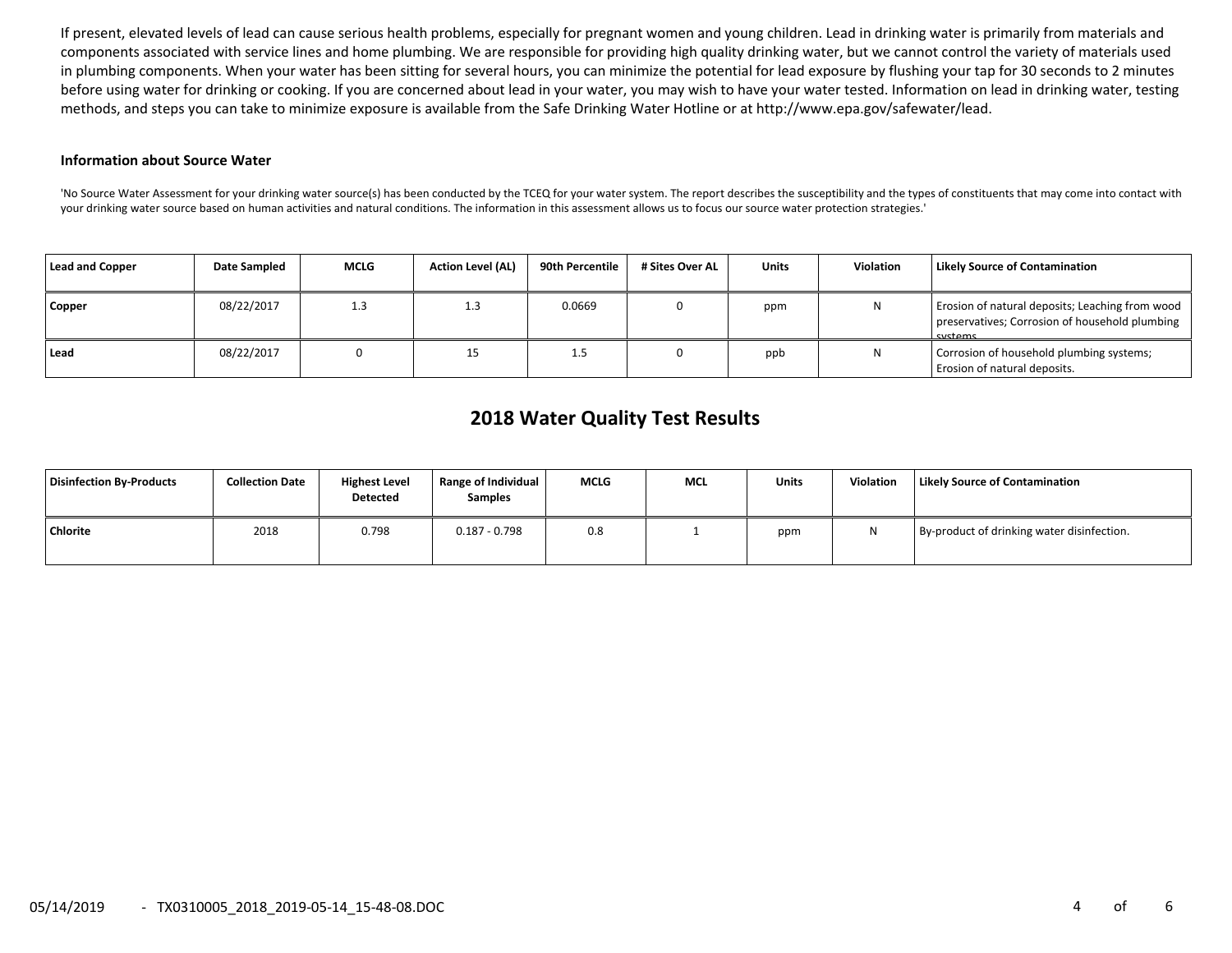| Haloacetic Acids (HAA5) | 2018 | -- | 073<br>7 - 33<br><b>J.I</b> | No goal for the<br>total | $ -$<br>60 | ppt | By-product of drinking water disinfection. |
|-------------------------|------|----|-----------------------------|--------------------------|------------|-----|--------------------------------------------|
|                         |      |    |                             |                          |            |     |                                            |

'\* The value in the Highest Level or Average Detected column is the highest average of all HAA5 sample results collected at a location over a year'

| Total Trihalomethanes (TTHM) | 2018 | $\Gamma$ 10<br>$27.8 - 51.8$ | No goal for the | oν | ppt | .<br>By-product of drinking water disinfection. |
|------------------------------|------|------------------------------|-----------------|----|-----|-------------------------------------------------|
|                              |      |                              | total           |    |     |                                                 |

'\* The value in the Highest Level or Average Detected column is the highest average of all TTHM sample results collected at a location over a year'

| <b>Inorganic Contaminants</b>  | <b>Collection Date</b> | <b>Highest Level</b><br><b>Detected</b> | <b>Range of Individual</b><br><b>Samples</b> | <b>MCLG</b> | <b>MCL</b> | <b>Units</b> | <b>Violation</b> | <b>Likely Source of Contamination</b>                                                                                            |
|--------------------------------|------------------------|-----------------------------------------|----------------------------------------------|-------------|------------|--------------|------------------|----------------------------------------------------------------------------------------------------------------------------------|
| <b>Barium</b>                  | 2018                   | 0.0991                                  | $0.0919 - 0.0991$                            |             | 2          | ppm          | N                | Discharge of drilling wastes; Discharge from metal<br>refineries; Erosion of natural deposits.                                   |
| Cyanide                        | 2018                   | 110                                     | $0 - 110$                                    | 200         | 200        | ppb          | N                | Discharge from plastic and fertilizer factories;<br>Discharge from steel/metal factories.                                        |
| Fluoride                       | 2018                   | 0.6                                     | $0.49 - 0.55$                                |             | 4.0        | ppm          | N                | Erosion of natural deposits; Water additive which<br>promotes strong teeth; Discharge from fertilizer and<br>aluminum factories. |
| Nitrate [measured as Nitrogen] | 2018                   | 0.06                                    | $0.02 - 0.06$                                | 10          | 10         | ppm          | N                | Runoff from fertilizer use; Leaching from septic tanks,<br>sewage; Erosion of natural deposits.                                  |
| Selenium                       | 2018                   | 4.7                                     | $3.8 - 4.7$                                  | 50          | 50         | ppb          | N                | Discharge from petroleum and metal refineries;<br>Erosion of natural deposits; Discharge from mines.                             |

| Radioactive Contaminants | <b>Collection Date</b> | <b>Highest Level</b><br>Detected | <b>Range of Individual</b><br><b>Samples</b> | <b>MCLG</b> | <b>MCL</b> | <b>Units</b> | <b>Violation</b> | <b>Likely Source of Contamination</b>   |
|--------------------------|------------------------|----------------------------------|----------------------------------------------|-------------|------------|--------------|------------------|-----------------------------------------|
| Beta/photon emitters     | 03/02/2017             | 6.6                              | $6.6 - 6.6$                                  |             | 50         | pCi/L*       | N                | Decay of natural and man-made deposits. |

\*EPA considers 50 pCi/L to be the level of concern for beta particles.

| Combined Radium 226/228 | 04/10/2014 |  |  | $\sim$ 0.1 $\sim$<br>pur | osion of natural deposits. |
|-------------------------|------------|--|--|--------------------------|----------------------------|
|                         |            |  |  |                          |                            |

### **Disinfectant Residual**

' **A blank disinfectant residual table has been added to the CCR template, you will need to add data to the fields. Your data can be taken off the Disinfectant Level Quarterly Operating Reports (DLQOR).**'